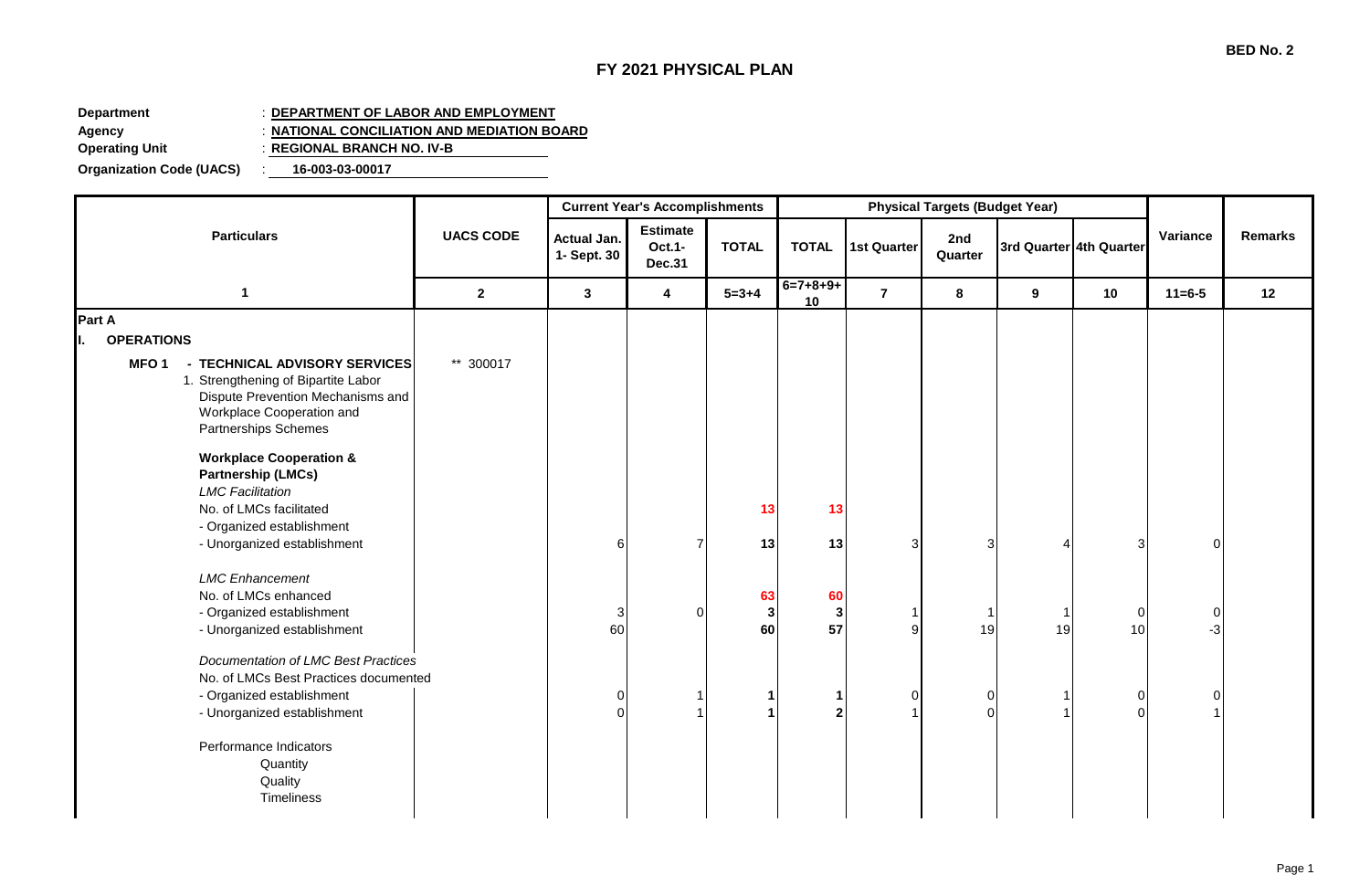| <b>Workplace Dispute Prevention &amp;</b><br><b>Settlement (GMs)</b>                                       |           |             |                |    |    |          |   |                       |          |   |                                                                                       |
|------------------------------------------------------------------------------------------------------------|-----------|-------------|----------------|----|----|----------|---|-----------------------|----------|---|---------------------------------------------------------------------------------------|
| Operationalization/Institutionalization of GMs                                                             |           |             |                |    |    |          |   |                       |          |   |                                                                                       |
| No. of companies covered                                                                                   |           |             |                | 13 | 13 |          |   |                       |          |   |                                                                                       |
| - Organized establishment                                                                                  |           |             |                |    |    |          |   |                       |          |   |                                                                                       |
| - Unorganized establishment                                                                                |           | 6           | $\overline{7}$ | 13 | 13 | 3        | 3 | $\boldsymbol{\Delta}$ | 3        | 0 |                                                                                       |
| <b>GM Strengthening/Enhancement</b>                                                                        |           |             |                |    |    |          |   |                       |          |   |                                                                                       |
| No. of GMs Strengthened                                                                                    |           |             |                | 13 | 13 |          |   |                       |          |   |                                                                                       |
| - Organized establishment<br>- Unorganized establishment                                                   |           | 6           | $\overline{7}$ | 13 | 13 | 3        | 3 | 4                     | 3        |   |                                                                                       |
|                                                                                                            |           |             |                |    |    |          |   |                       |          |   |                                                                                       |
| Documentation of GMs                                                                                       |           |             |                |    |    |          |   |                       |          |   |                                                                                       |
| No. of GMs documented                                                                                      |           |             |                |    |    |          |   |                       |          |   |                                                                                       |
| - Organized establishment                                                                                  |           |             |                |    |    |          |   |                       |          |   |                                                                                       |
| - Unorganized establishment                                                                                |           |             |                |    |    | 0        | ∩ |                       | 0        |   |                                                                                       |
| Performance Indicators                                                                                     |           |             |                |    |    |          |   |                       |          |   |                                                                                       |
| Quantity                                                                                                   |           |             |                |    |    |          |   |                       |          |   |                                                                                       |
| Quality                                                                                                    |           |             |                |    |    |          |   |                       |          |   |                                                                                       |
| Timeliness                                                                                                 |           |             |                |    |    |          |   |                       |          |   |                                                                                       |
| MFO 2. - LABOR CONCILIATION,<br><b>MEDIATION AND ARBITRATION</b><br>1. Conciliation and Mediation Services | ** 300017 |             |                |    |    |          |   |                       |          |   |                                                                                       |
| No. of new PM cases filed                                                                                  |           | 0           | $\overline{0}$ | 0  | 0  | $\Omega$ | n | $\overline{0}$        | 0        |   |                                                                                       |
| Single-Entry Approach (SENA)                                                                               |           | $\Omega$    | $\Omega$       |    | Ω  | $\Omega$ |   | $\overline{0}$        | $\Omega$ |   | Most SENA cases<br>nandled/ facilitated by the<br>branch came from NCMB<br><b>NCR</b> |
| Performance Indicators                                                                                     |           |             |                |    |    |          |   |                       |          |   |                                                                                       |
| Quantity<br>Quality<br>Timeliness                                                                          |           | $\mathbf 0$ | $\bf{0}$       |    | 0  | $\bf{0}$ | n | $\bf{0}$              | n        |   |                                                                                       |
| Part B                                                                                                     |           |             |                |    |    |          |   |                       |          |   |                                                                                       |
| <b>Major Programs/Projects</b>                                                                             |           |             |                |    |    |          |   |                       |          |   |                                                                                       |
| KRA No. 4 - Just and Lasting Peace and<br><b>Rule of Law</b>                                               |           |             |                |    |    |          |   |                       |          |   |                                                                                       |
| <b>Program Budgeting:</b>                                                                                  |           |             |                |    |    |          |   |                       |          |   |                                                                                       |
| 1. Conduct of seminars, trainings and                                                                      |           |             |                |    |    |          |   |                       |          |   |                                                                                       |
| other activities                                                                                           |           |             |                |    |    |          |   |                       |          |   |                                                                                       |
| - Webinars                                                                                                 |           | 2           |                |    |    | $\Omega$ |   |                       | n        |   |                                                                                       |
| - Plant visits<br>- Consultations                                                                          |           | 20          | 5              | 25 | 25 |          |   | 5                     |          |   |                                                                                       |
|                                                                                                            |           |             |                |    |    |          |   |                       |          |   |                                                                                       |